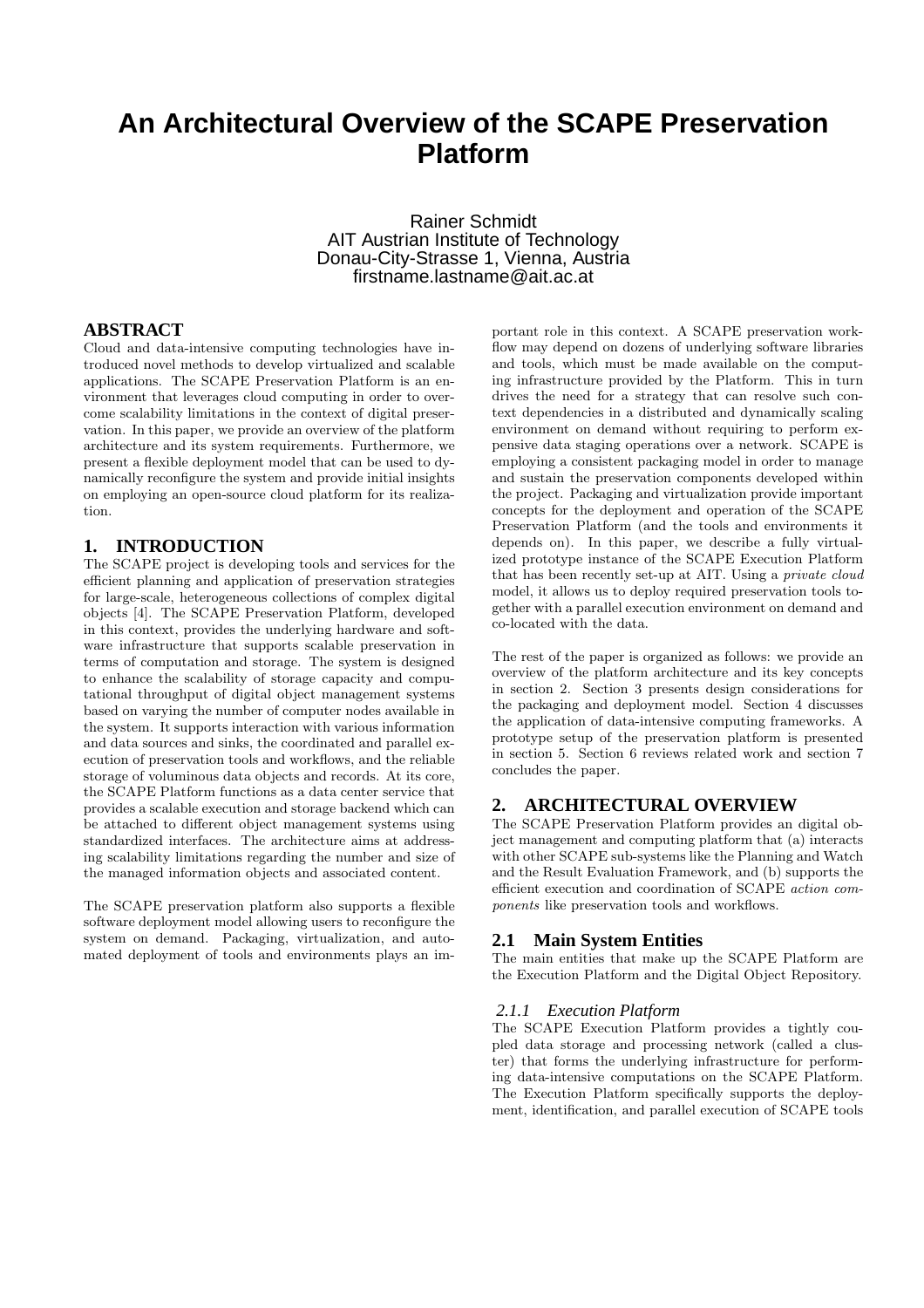

Figure 1: The SCAPE Platform comprises of two distinct system entities. The Execution Platform provides system-level support for storage and execution. The Digital Object Repository provides user-level support for data management and active preservation.

and workflows, and integrates with different data sources and data sinks. The system provides a set of command-line tools that support users in directly interacting with the system, for example to carry out data-management and preservation actions on the cluster. The Execution Platform does not provide graphical user interfaces per se but provides the below-described services to interact with client applications.

#### *2.1.2 Digital Object Repository*

A SCAPE Digital Object Repository (DOR) provides a data management system that interacts with the Execution Platform for carrying out preservation actions. The SCAPE DOR exposes also services to other entities developed in the context of SCAPE, for example for the Planning and Watch components. A SCAPE Digital Object Repository exchanges information with the Execution Platform via a defined API and may store or replicate its content directly to the Execution Platform's storage system. The DOR understands and manages Preservation Plans [2], triggers their execution, and may report to the Watch component. The repository may choose to preserve portions or the entire outcome of a workflow that has been executed against the content a DOR manages. It is therefore required that a DOR employs a corresponding data model as well as a scalable object store. Moreover, the object repository is responsible for aiding its user community in depositing, curating, and preserving digital content. A SCAPE repository reference implementation that is integrated with the platform's storage and execution environment is presently under development [1].

## **2.2 Interfaces and Services**

Although the SCAPE Platform is designed to support software components and services provided by other SCAPE Sub-projects, its core entities may operate also independently from external services. A particular preservation scenario, for example, can be carried out autonomously once all required prerequisites (like data, tools, workflows) have been made available on a Platform instance. Figure 1 shows the interdependencies between the object repository and execution platform of the SCAPE Preservation Platform. The entities may interoperate with another using two defined ser-

vices; (1) the data connector API, and (2) the job submission service. These services represent the two core functionalities of the SCAPE Platform: data management and computation. Although a typical Platform deployment might involve only a single repository and a single execution platform, the system is not limited to this configuration. Both, the Data Connector API and the Job Submission Service maintain an n:m relationship with their clients.

#### *2.2.1 Data Connector API*

The Data Connector API provided by the DOR is a service that allows clients to efficiently create, retrieve and update digital objects. The interface is specifically designed to support bulk data exchange allowing clients for example to access data directly through the storage system. The connector API is used by the Job Execution Service to efficiently obtain and update content and metadata from the repository that manages a particular information object. The execution platform resolves data based on references and may access data from different repositories or other data sources. Additionally, one repository can supply data to multiple (perhaps differently configured) clusters. A job execution can also be performed independently from a DOR and only rely on the Platform's internal data management component (e.g. a distributed file system and/or database).

#### *2.2.2 Job Execution Service*

This service provides an interface for performing and monitoring parallel data processing operations (jobs) on the platform infrastructure. The object repository acts as a client to this service in order to actively perform preservation operations (as for example defined by a preservation plans) against the data it manages. Depending on the repository implementation and use-case, the processed data may or may not reside on the Platform's storage network prior to the execution. A job execution service can be utilized by multiple clients and/or repositories. Also, a digital object repository may use the Platform's storage network without implementing a client to the job execution service. On the other hand, a SCAPE Digital Object Repository may maintain its own storage layer and use the execution platform only on demand. An example for a loosely integrated repository is the implementation of an active cache that can be used for performing scalable preservation activities like for example file identification without directly exposing the storage layer of the repository.

## **3. INFRASTRUCTURE DEPLOYMENT**

The SCAPE Platform architecture does not prescribe a specific deployment or infrastructure provisioning model. The system may be set-up using a private or institutionally shared hardware infrastructure, or be hosted by an external data center. The architecture can also take advantage of virtualization and can be deployed on a private or public IaaS infrastructure. Depending on its level of integration, a single Platform instance may also be shared between multiple tenants. In SCAPE, a central deployment of the preservation platform, called the SCAPE Central Instance, provides a secure and project-wide shared hardware and software environment for evaluation and demonstration purpose. At the time writing this paper, a number of private instances of the SCAPE platform are being set-up at institutions participating the SCAPE project.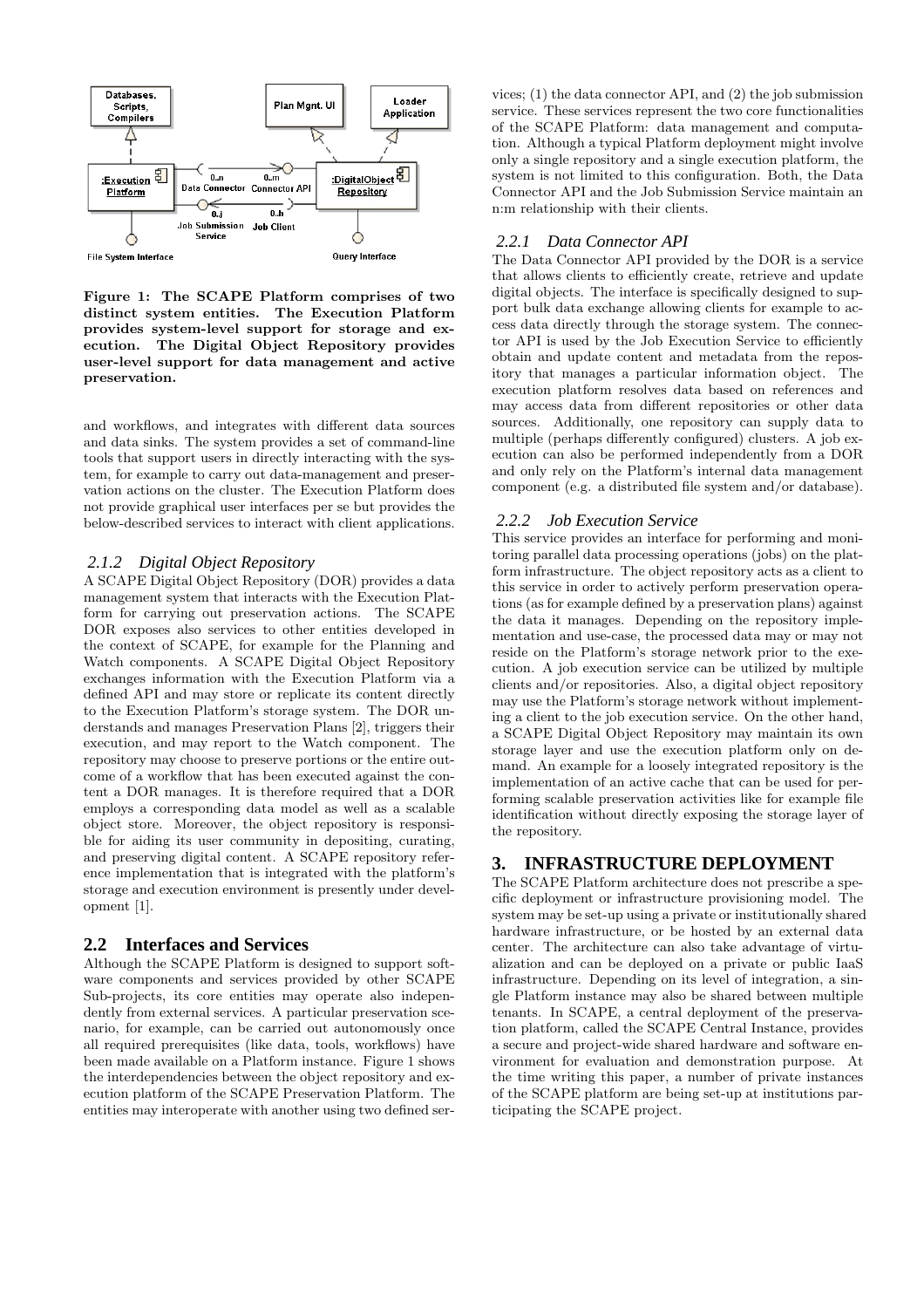

Figure 2: A setup for hosting the SCAPE Preservation Platform as a private cloud environment. Data is stored on persistent storage partitions directly on the nodes. The SCAPE software environment (PT) is deployed using transient virtual machine instances on demand on the nodes using a cloud platform.

#### **3.1 Packaging Complex Environments**

In addition to packaging software components, SCAPE is making use of virtual machine images in order to package complex software environments. This method allows us to provide the SCAPE Preservation Platform in the form of reusable images that can be published and launched ondemand using a private and/or public infrastructure like Amazon  $EC2^{\mathsf{T}}$ . Virtual machine images have been proven to be particularly useful for packaging complex systems which require a tedious installation and configuration procedure, if being installed manually. The SCAPE Platform is a complex distributed system that requires considerable effort and experience in order to be installed and configured. Provided as an pre-configured images, the Platform can be easily deployed on an arbitrary number of nodes, either manually or automatically based on cloud services (see section 5).

## **3.2 Employing a Cloud Hosting Model**

The SCAPE Preservation Platform employs cloud technology on multiple levels includes hosting, computation, and storage. Infrastructure-as-a-Service (IaaS) provides a cloud hosting model that is well suited for an automated and scalable deployment of the platform environment. Figure 2 shows a simplified setup that utilizes a private cloud platform, as for example provided by the Eucalyptus [6] environment, to host an instance of the preservation platform. For simplicity, we assume that the cloud platform provides only two services, here called Cloud Controller (CC) and Storage Controller (SC). The cloud controller is capable of deploying virtual machine images on top of the cloud nodes (represented by the solid bordered boxes in the figure). The storage controller provides a service to store and retrieve the virtual machine images. Using this model, it is possible to bring up an instance of the preservation platform in a specific configuration. A platform instance comprising a (potentially large) number of platform nodes  $(PT(x))$ . Different nodes may have their own roles and behave differently within the platform instance. However, except nodes that provide external services, the platform internals are not visible to users/administrators.

#### **3.3 Storing Data in the Cloud**

When operating a computer cluster, frequently occurring node failures are an expected rather than an exceptional case. Consequently, the number of nodes within a cluster may dynamically grow and shrink over time. File systems like HDFS<sup>2</sup> can deal with such behavior by replicating and dynamically recovering data between the nodes. A virtual machine instance that might have been deployed in a cloud environment operates on a transient file system by default. This is to say that data that is stored using the virtual machine's file system will be erased once the instance is shut down. For its storage network, the SCAPE preservation platform, however, demands a persistent storage media, mainly for two reasons. (a) We expect that most deployments will be hosted in (research departments of) individual institutions rather than in large data centers. Here, it cannot be guaranteed that the IT-infrastructure can be keptup-and-running over very long periods without any interruptions (e.g. caused by maintenance work). Using transient storage, it would however be virtually impossible to shut down the entire cluster without loosing the data it holds. (b) A major design goal of the system is to support reconfiguration by deploying software environments, like specifically configured platform nodes, on demand. It is therefore required to separate the software environment's internal file system from the medium used to store content on the platform. The employment of a network attached storage system, however, would not satisfy the platform's scalability requirements, which demand to store data on a storage medium that is local to the processing unit of the node. As illustrated in figure 2, this can be solved by providing cloud nodes that provide a persistent storage layer upon with a software environment can be deployed dynamically (and operated locally to the data). While it is possible to establish such a configuration in a private cloud setting, this is usually not supported by commercial cloud offerings. Cloud storage is commonly provided as shared services that must be accessed via a network connection. The instantiation of environments on distinct physical computer nodes is in fact contradicting the public cloud model and can usually only be realized in a private setup.

## **4. APPLYING DATA-INTENSIVE TECHNOLOGIES**

Preserving large volumes of loosely structured objects like data from scientific instruments, digitized objects, or multimedia content provides a resource demanding challenge. Both, scalable storage and processing capabilities are required to manage such data sets. In recent years, technologies like scalable file-systems, distributed databases, and frameworks for efficiently processing large quantities of data have emerged. We argue that the employment of scalable technologies can address and significantly enhance performance limitations of existing digital object management and preservation systems. These technologies were initially developed to capture and analyze vast amounts of data generated by Internet applications. Examples are data sets produced by social networks, search engines, or sensor networks. Such data sets have exceeded data volumes that can be organized using traditional database management tools. MapReduce [3] provide a prominent example of a distributed framework that

 $1$ http://aws.amazon.com/ec2/

<sup>2</sup>http://hadoop.apache.org/hdfs/